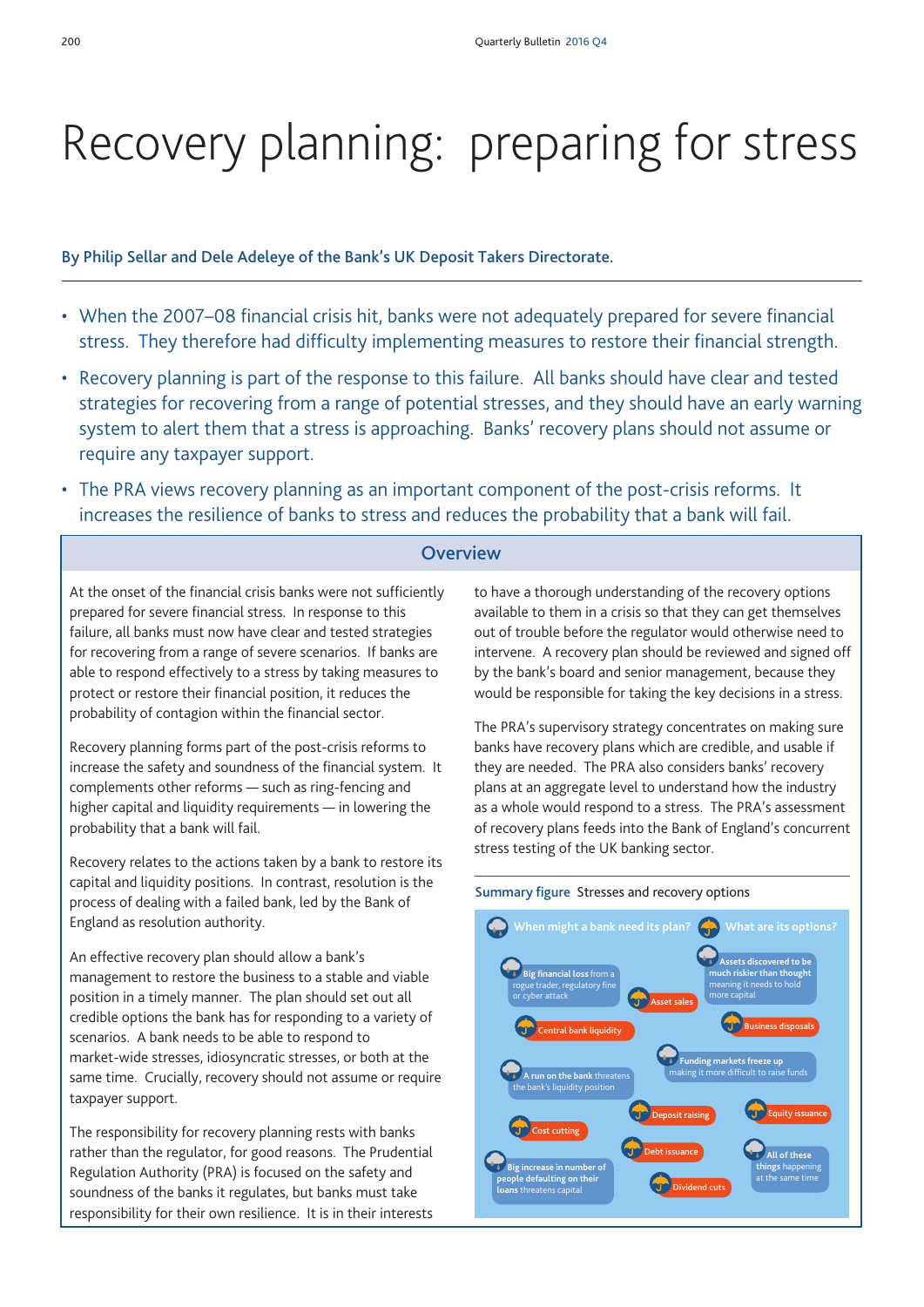# Introduction

It pays to be prepared. When the financial crisis hit, banks<sup>(1)</sup> had not adequately anticipated how they would respond to a stress, and were not operationally prepared for implementing measures to avoid failure. This meant that when banks needed to strengthen their capital and liquidity positions it was more difficult to do so. The lack of preparedness among banks exacerbated the problem of many banks holding insufficient financial resources to absorb significant losses. If banks are well prepared to recover from a stress then they are more resilient, which benefits the wider financial system.

This article outlines the ongoing work to increase banks' resilience to stress through recovery planning, and the progress made since the financial crisis. The discussion is informed by the work done by and in respect of UK-domiciled banks in particular. The first section discusses the importance of recovery planning and its role in the wider post-crisis reforms. The second section examines the design of a credible recovery plan and how it can be tested. Finally, the third section explains how recovery planning fits into the Prudential Regulation Authority's (PRA's) supervisory approach.

#### Figure 1 Building blocks of a recovery plan



# The role of recovery planning in the post-crisis reforms

#### Why does recovery planning matter?

Recovery planning makes banks more resilient to a shock. It strengthens the effects of other reforms such as changes to the capital and liquidity regimes — to require banks to hold more financial resources — and structural changes such as 'ring-fencing'. All of these measures reduce the probability that taxpayer money would be needed to support the financial system in a crisis and help protect functions provided by a bank that are critical to the economy.

Banks recognise the importance of developing a strategy for dealing with a potential stress well in advance of it occurring. Much progress has been made by UK banks on developing their recovery plans since the Financial Services Authority (now the PRA) first required banks to produce and submit these plans in 2011. The PRA's approach to recovery planning has built on the lessons learnt from banks that have taken recovery measures during and since the crisis. The PRA reviews banks' plans together to assess their credibility and understand how the sector as a whole might respond to a market-wide stress. Recovery planning also plays an important role in stress testing as stress testing requires banks to consider how they would respond to different scenarios.

Additional impetus to the work on recovery planning was provided by the transposition of the Bank Recovery and Resolution Directive (BRRD) into UK law in January 2015. This legislation requires banks to produce credible recovery plans and to test them against a range of severe but plausible (hypothetical) scenarios. It sets out the essential elements that must be included in a recovery plan and gives the PRA powers to ensure banks produce them. Recovery planning is also a prescribed responsibility under the Senior Managers Regime,(2) which means that there must be a named senior manager at each bank who is accountable for recovery planning.

Recovery options are actions a bank can take to restore its financial position. Banks need to give thought to which options would be used in different scenarios, when they would be deployed, and how they would be selected, so that if a crisis occurs swift action can be taken. Options range from internal actions such as cost cutting to those which are highly visible externally such as equity issuance or the disposal of a business. The broad types of recovery option are described in Table A.

#### Table A Types of recovery option

| Category                            | Description                                                                                                         |
|-------------------------------------|---------------------------------------------------------------------------------------------------------------------|
| Cost                                | Operational cost savings and bonus reductions.                                                                      |
| Dividend                            | Reduction or cessation of dividend payments.                                                                        |
| Issuance                            | Equity or non-equity capital issuance.                                                                              |
| <b>Disposals</b>                    | Sale of stand-alone or complete businesses.                                                                         |
| Asset sales                         | Sale of portfolios of assets.                                                                                       |
| Liability<br>management<br>exercise | For example, exchange of non-equity capital for common equity<br>Tier 1.                                            |
| Commercial                          | Adjustments to pricing or volume of new business (eg to raise<br>deposits or manage the size of the balance sheet). |
| Central bank                        | Use of central bank liquidity facilities.                                                                           |
| Funding                             | Raising funding via money markets, debt issuance or securitisation.                                                 |

Constructing a recovery plan is useful in itself. Considering available recovery options forces a bank to think about its vulnerabilities, and modelling how the financial position might change in a stress can help identify changes that need to be made to improve the resilience and 'recoverability' of the bank. This might mean identifying potential recovery options that would currently be difficult to execute, or where the total financial impact of all available recovery options is too small

<sup>(1)</sup> This article uses the term 'bank' to refer to both banks and building societies.

 $(2)$  See Bank of England (2015a).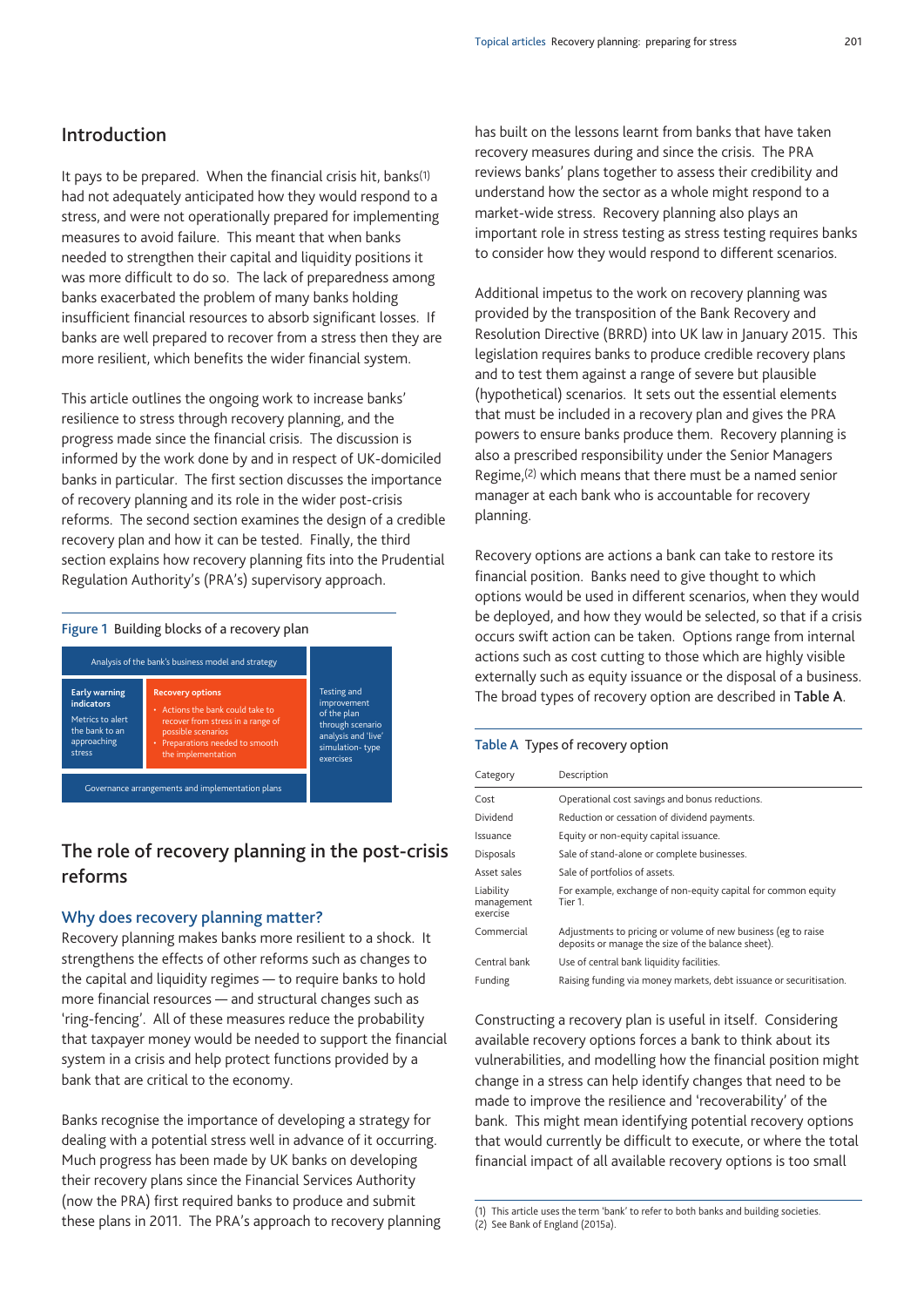# The link between recovery planning and stress testing

There is a link between recovery plans and banks' own internal stress testing. All banks conduct stress testing as part of the self-assessment of their capital and liquidity requirements, which the PRA reviews when setting these requirements.<sup>(1)</sup> Banks can draw on this work (and *vice versa*) in conducting the scenario analysis in their recovery plans, and the PRA expects consistency between these submissions.

The seven largest UK banks are also subject to the annual concurrent stress test set by the Bank of England.(2) For this exercise, each bank submits the management actions they would carry out to preserve or restore their capital position during or following the stress scenario. The (positive) impacts of these actions count towards the bank's capital position versus the 'hurdle rate' required to pass the stress test. Banks must ensure that management actions they propose as a response to the stress are part of, or consistent with, their recovery plan.(3)

for the bank to be reasonably sure it could recover. The bank needs to be confident that it has sufficient options with sufficient aggregate impact to recover from a range of potential stresses (ie a sufficient 'recovery capacity') or else sufficient resources to absorb losses and buy time to implement more extreme recovery measures. Banks therefore must consider the more radical options they might need to take in a crisis (such as restructuring or exiting particular markets) and not just those that are currently easy to execute.

There are a number of barriers to recovery that banks are working to address; structural and operational changes can be needed to make recovery options more credible and to generate additional options for different scenarios. Being able to dispose of a significant part of the business (to strengthen the financial position of the group) can be more straightforward if preparatory work has been done beforehand. This might include understanding how it would be 'unplugged' from the wider group. Adding such disposal options to a bank's menu of credible recovery actions can significantly increase the recovery capacity of a bank.

Recovery planning helps draw together parts of a bank's risk management and governance processes that might otherwise be less effective. There is interaction with banks' stress testing of their capital and liquidity positions, and with the work done for the Bank of England's concurrent stress test. These links are explored further in the box above.

#### When would a recovery plan be used?

In order for a recovery plan to be effective, a bank needs to determine when the recovery plan should be invoked. Much The credibility of management actions is considered as part of the assessment of the bank's recovery plan. Recovery options judged to be non-credible are likely to be rejected as feasible management actions in the concurrent stress test. A further assessment is then made as part of the concurrent stress test as to whether the action and impact is credible in the specific concurrent stress test scenario. These assessments impact the bank's stressed capital position versus the hurdle rate required to pass the stress test.

The results of the stress test are used to inform the PRA's assessment of the amount of capital a bank must hold. Banks' stressed capital positions before and after the implementation of management actions are published by the Bank of England. The interaction with the stress-testing regime therefore provides an incentive for these banks to produce robust and credible recovery plans.

(1) See Bank of England (2015b) and Bank of England (2015c).

- (2) See Bank of England (2015d).
- (3) See Bank of England (2016a).

has been said about the fact that few people saw the recent financial crisis coming, partly because of the failure to consider warning signs. This meant that banks were ill prepared to respond and had less time to take pre-emptive or preparatory measures.

In order to reduce the risk of this happening, banks' recovery plans must include a range of early warning indicators which are monitored to detect signs of emerging stress. A bank needs to have sufficient warning of a stress in order to consider its options and prepare to execute its recovery plan. These indicators are qualitative and quantitative. Table B sets out the types of indicators that all banks should monitor,

#### Table B Types of indicators and examples

#### Regulatory metrics

- Common equity Tier 1 ratio.
- Total capital ratio.
- Liquidity Coverage Ratio.
- Net Stable Funding Ratio.

#### Changes in financial position or market sentiment

- • Growth rate of gross non-performing loans.
- • Significant operational losses.
- • Changes in credit default swap (CDS) spread.
- • Stock price variation.
- Rating under negative review or rating downgrade.

#### Internal forecasts

- Return on assets forecast
- Return on equity forecast.
- Forecasts for different income sources.

#### Economic trends

- • Deviations from long-term averages/trends, eg GDP variations.
- CDS of sovereigns.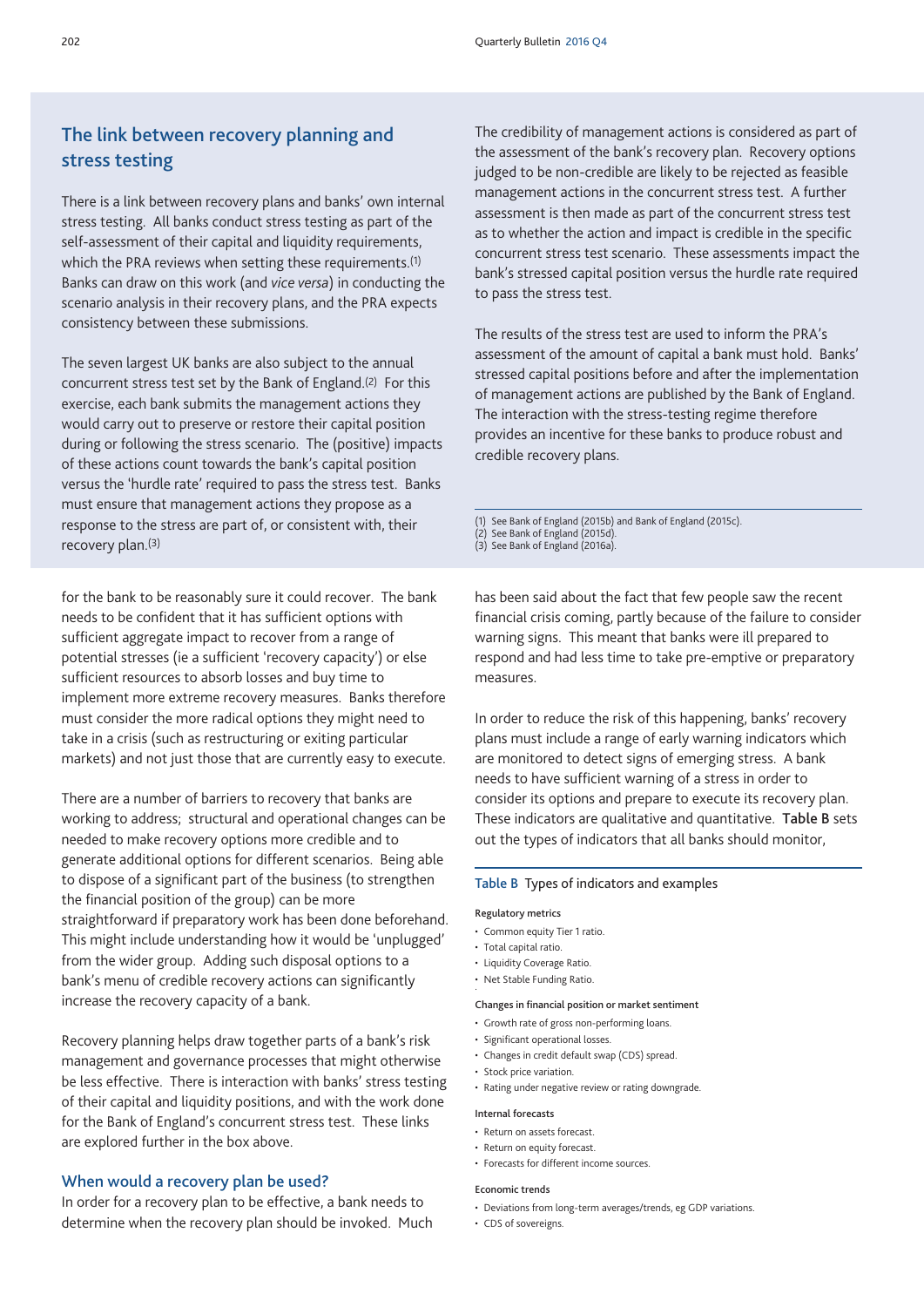although banks would also monitor other metrics specific to their business models. Indicators need to be as 'forward looking' as possible to give the bank time. Complementing regulatory metrics (typically calculated from lagging balance sheet data) with forecasts and changes in key variables increases the chance that a bank will receive early warning of a stress.

Banks will monitor the early warning indicators they have selected, and specific levels (or changes over a certain period of time) are chosen to indicate a cause for concern. These triggers need to be calibrated to give the bank sufficient warning of a potential stress so that it can take action, preferably before it hits the balance sheet. A breach of an indicator does not automatically trigger action by the bank; rather it serves to prompt the bank to consider whether and when it needs to act. For example, the triggering of a certain indicator might result in the escalation of the issue to a more senior decision-making committee.

In order to judge when to invoke the recovery plan, banks need to consider how quickly a stress could affect their business model and how long it would take to realise the benefits of the recovery options that would be available to them in that stress. The more quickly a stress unfolds and the greater the time it would take to improve the financial position, the earlier the recovery plan should be invoked. Banks can calibrate these factors to set the indicator triggers by using reverse stress testing (to quantify the point at which the bank would likely fail) and scenario modelling.

One way of calibrating early warning indicators is via an assessment of where a potential stress would hit first. This means that early warning indicators can be targeted to those areas and set at a level to give sufficient notice of a stress. Different crisis scenarios will warrant different indicators, but carrying out this exercise across a range of hypothetical scenarios will verify whether the most appropriate indicators are on the list, and maximise the chance that each type of approaching stress triggers an indicator somewhere in the business.

Not all indicators will trigger in every stress, but that is the purpose of having a range: the important thing is that some of them trigger before action needs to be taken. For example, if a bank is particularly susceptible to a housing market shock, the bank would analyse the factors that might be warning signs of such an event, and which part of the business is likely to be affected first.

Planning for recovery should be a business-as-usual activity; this is easier if it is treated as an extension of normal risk management. For example, ensuring that indicators are aligned to those used to define a bank's risk appetite, monitoring similar metrics for recovery indicators as for

normal reporting and using consistent governance arrangements. It makes sense for banks to calibrate different 'early warning' thresholds and a final 'recovery trigger' for each metric monitored. The box on page 204 discusses the calibration of recovery plan indicators and the appropriate coverage of a recovery plan in the spectrum of financial health of a bank.

## What is the difference between recovery and resolution?

Recovery relates to the actions taken by a bank to avoid failure, whereas resolution is the process of dealing with a failed bank, led by the Bank of England as resolution authority. During recovery, a bank remains responsible for its management, consistent with banks owning and implementing their recovery plans.

The boundary between recovery and resolution — ie the point on the spectrum of bank deterioration at which the Bank of England would intervene — is a judgement for the authorities. If a bank is judged to be failing or likely to fail, the Bank of England (as resolution authority) would assess whether there were any actions that could be taken by, or in respect of, the bank that would allow the bank to recover. If recovery was not reasonably likely, the conditions for resolution would be met and the bank would be resolved.(1)

It is therefore important that banks think about the potential impact that taking each recovery action might have on the ability to resolve the bank if recovery is not successful. Some recovery actions may make resolution more difficult. For example, selling an entity which provides key services for the rest of the group and replacing it with a third party that would not be available post resolution. If the bank subsequently failed, this recovery action might make it difficult to continue the provision of critical functions from the third party (such as payment, clearing and settlement services) during and following the resolution.

## Designing and testing recovery plans

#### What does a credible recovery plan look like?

A credible recovery plan must be implementable in a stress and the bank must be willing and able to use it. This relates to the culture in the organisation: the bank must recognise the need to develop and maintain a credible plan and actually use it if it is needed. The main components of a credible plan  $are:$ (2)

<sup>(1)</sup> This is a simplified description of the steps involved. For full details see Bank of England (2014a).

<sup>(2)</sup> The main elements of a recovery plan are defined by the regulations. See Articles 5-9 of the Bank Recovery and Resolution Directive and the European Commission Delegated Regulation (see European Commission (2016)).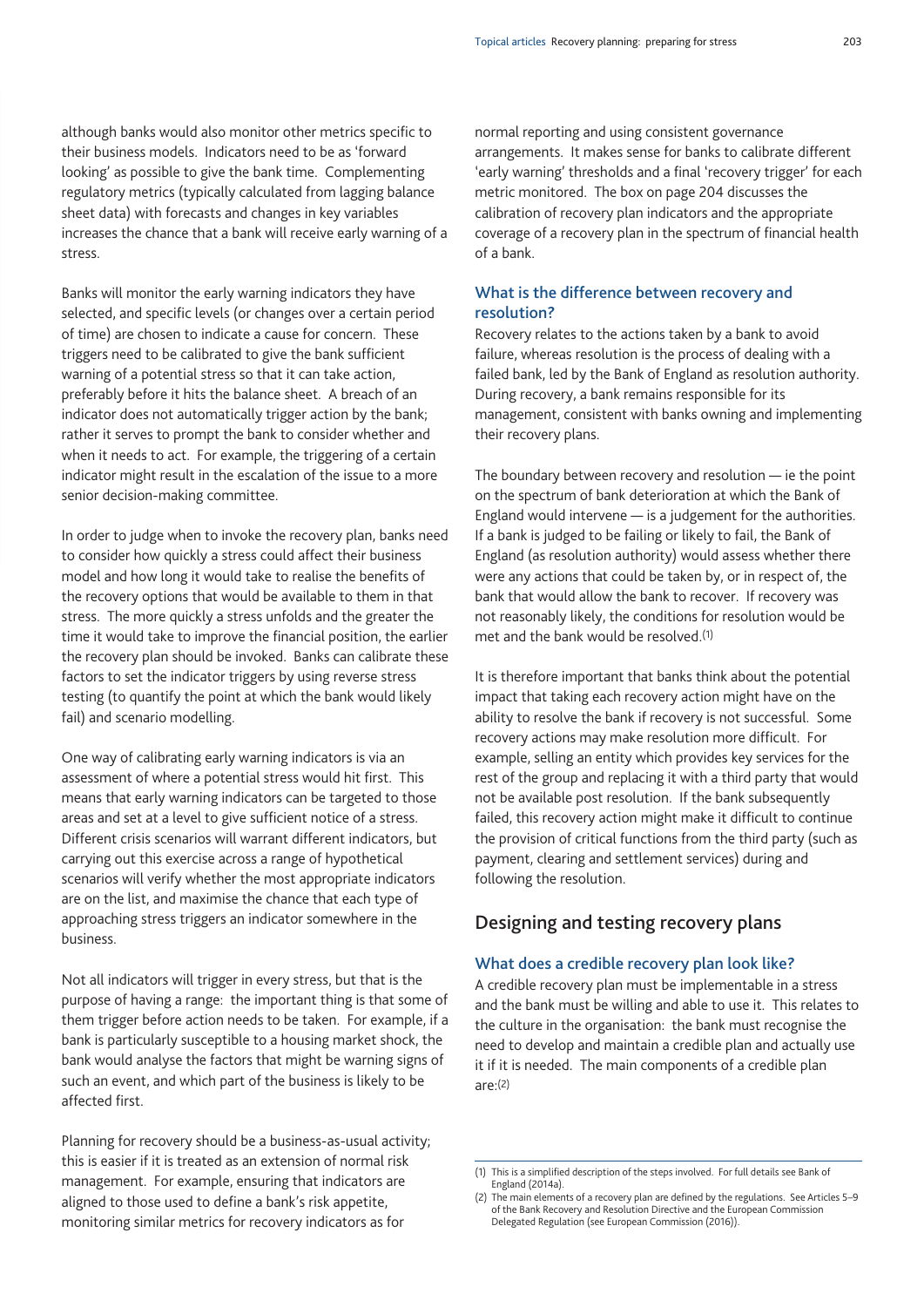# Calibration of recovery plan indicators and coverage of a recovery plan

The following diagram illustrates how a particular bank might calibrate its capital indicators considering its capital requirements and risk appetite. The bank would also consider the potential speed of the stress, the point of near failure and the time it would take to implement its recovery actions to restore the bank to viability. Indicators at several levels would alert the bank to a worsening situation. Where the early warning and recovery indicators sit would be different for each bank.

Recovery options can be taken at any point. But as the stress deepens, recovery actions may need to be more extreme and implemented more quickly. For example, the nature of the stress may be such that the bank's management decides to take commercial actions when an early warning indicator is breached rather than waiting for the recovery trigger. Likewise smaller-scale equity issuance or disposal options may be required if executed earlier rather than later in the stress.

The recovery plan should therefore cover a broad spectrum of bank deterioration.

The PRA is also likely to increase the intensity of supervision as the situation worsens and it may take appropriate supervisory actions.





Note: This capital stack only shows going concern capital requirements for loss absorption.

(a) For more details on banks' capital requirements see Bank of England (2015e).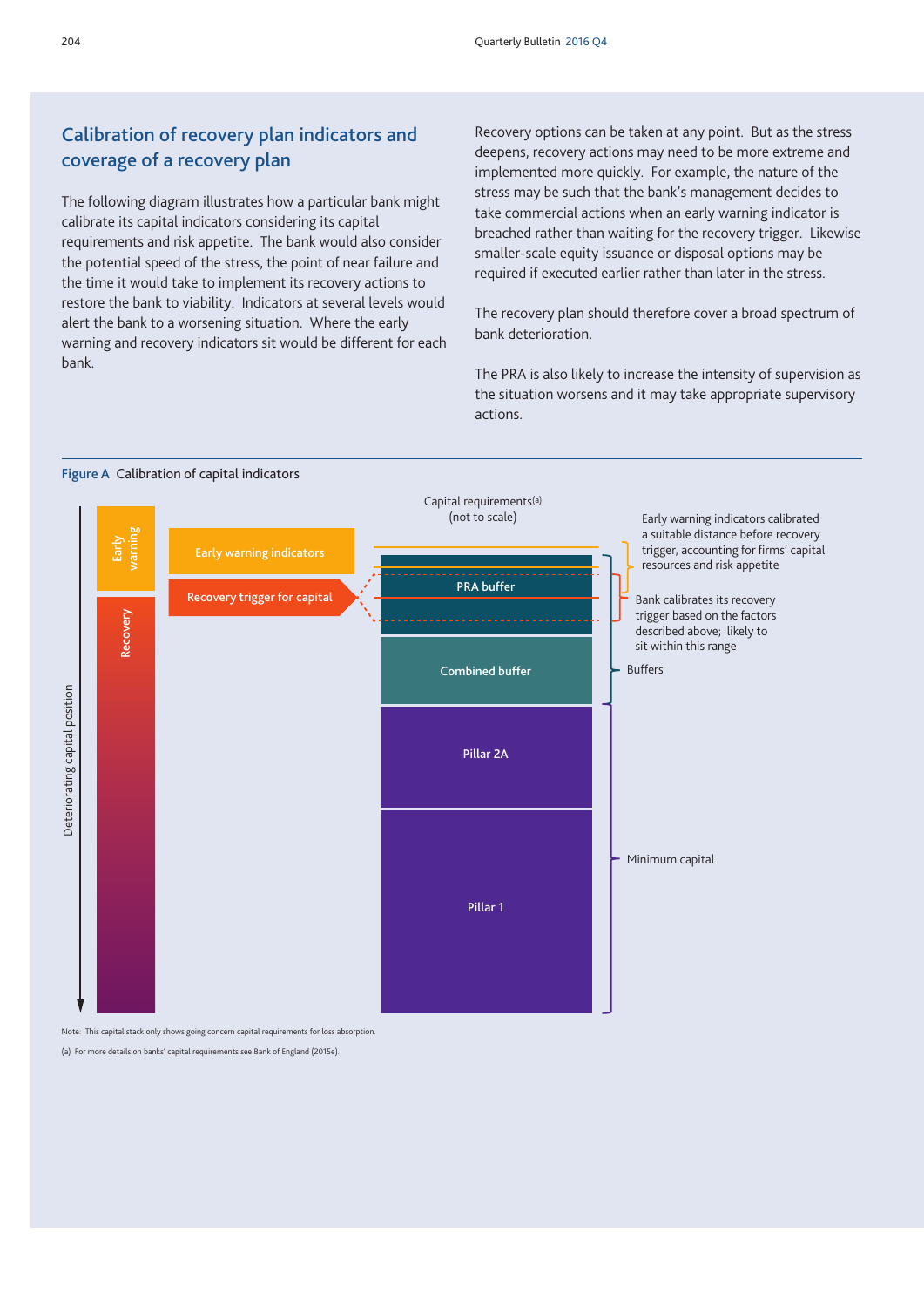- effective early warning indicators (as described above);
- a range of recovery options appropriate to the business model;
- governance arrangements for both the production and invocation of the plan;
- a communications plan for dealing with internal and external stakeholders;
- • scenario testing of the plan (see below); and
- sufficient analysis to demonstrate the credibility of the plan, including its appropriateness for the bank's business model.

There are many factors which a bank needs to consider when deciding the strategy for deploying recovery options. These include the size of the benefit that could be realised from each option, the time it would take to realise the benefit, dependencies between actions (some might be mutually exclusive), the ease of execution and the risks involved. Banks will almost always prefer to take actions such as cost cutting (for example reducing spending on travel and training) before those that will directly impact customers and affect the confidence of investors (such as selling a major business).

The most appropriate use of recovery options will depend on the scenario. Most recovery actions will have both a capital and liquidity impact, but this will not necessarily be positive in both respects. For example, disposing of a portfolio of assets at a loss would generate liquidity (the cash received for it) but might erode the capital position, if the loss more than offsets the reduction in (risk-weighted) assets.<sup>(1)</sup> Such an option may be appropriate for a liquidity stress but less suitable for a scenario which threatens the bank's capital position over a period of years.

For large, complex banks, an exercise in rationalising business lines, legal entities and critical functions is often required before recovery options can be designed. This involves 'mapping' the core business lines (such as retail banking, commercial banking or wealth management) to those legal entities in the bank's structure that conduct them. A global bank is likely to be constructed of hundreds of subsidiaries and branches all over the world. Some of these entities will conduct functions which are considered critical for the operation of the group as a whole (such as providing IT services or a settlement function), and/or critical to the local economy (such as deposit-taking or providing access to payment systems). Each UK bank subject to ring-fencing will need to ensure it has a distinct entity which provides UK financial services such as taking retail customer deposits. These structural changes will help protect these functions in a crisis from problems in the rest of its banking group, or from

elsewhere. It is therefore important that banks consider how the financial position of the ring-fenced body could be recovered without relying on support from the rest of the group. This is explored further in the box on page 206.

When considering recovery options, complex banks need to understand the impact that taking action in one part of the group might have on another part to ensure that critical functions are protected and that there are no unintended consequences. For example, without effective co-ordination across the group, a local subsidiary in financial distress could intend to dispose of its small entity in a third country which is not material to the operations directly. However, if the entity in fact books all trades from the wider group's investment banking business (because it provides access to local financial market infrastructure), the sale of this entity would have a detrimental impact for the wider group. If a bank proposed selling a foreign entity, the PRA would discuss this with the bank and the bank's regulators from around the world to help mitigate such risks.

The interlinkages within a global banking group need to be documented and considered in detail when designing a recovery plan to mitigate the risk of unintended consequences. An integrated, co-ordinated and consistent group-wide recovery plan for large financial institutions with many local entities is vital for reducing the risk of contagion in a financial crisis.

Some banks have increased the usability of their plans by producing a 'recovery playbook' to complement the more detailed recovery plan. This draws together what senior management and the board need to know when deciding on — and executing — a recovery strategy. This includes potential packages of recovery options for different types of stress (including impacts and timelines), governance arrangements for taking decisions (including key decision criteria) and detail on how options should be executed.

Every recovery plan will be different because it should reflect the individual bank's particular business model, size and links with the wider financial system. Smaller and less diversified banks might therefore have a simpler recovery plan than a global banking group. For example, very small and simple banks might have fewer categories of recovery options to consider.

#### How can a recovery plan be tested?

Banks cannot predict and prepare for every possible situation. But testing the recovery plan against a range of hypothetical scenarios can help identify problems with the plan under

<sup>(1)</sup> Assets are risk weighted for capital calculations such that relatively more capital must be held against riskier assets. For more detail on the interaction between capital and liquidity, see Farag, Harland and Nixon (2013).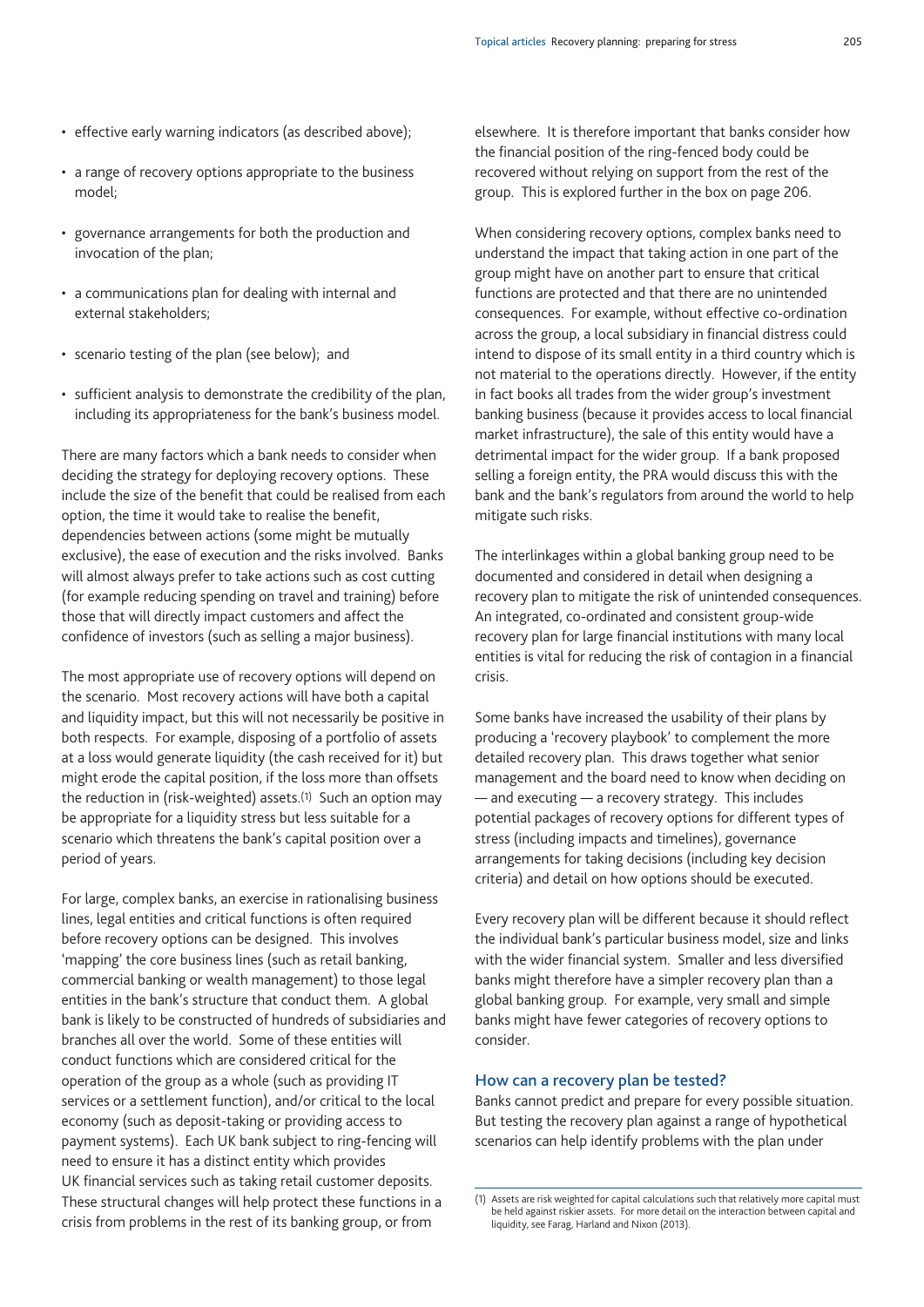# Recovery planning for ring-fenced banks

Structural reform is an important part of the changes to strengthen the financial system following the recent financial crisis.<sup>(1)</sup> The PRA is implementing ring-fencing in a way that facilitates both recovery and resolution. Indeed, ring-fencing can improve options banks have for resolution and restructuring.(2)

It is essential that banks subject to ring-fencing consider the impact of these changes on their recovery planning and their recovery capacity. The Bank of England recently consulted on the requirements for recovery planning in respect of ring-fenced bodies (RFBs).<sup>(3)</sup> The consultation proposed that the recovery plan of a group containing an RFB should include recovery options that could be taken at the level of the RFB subgroup. This is important for ensuring the resilience of the RFB and the protection of its critical economic functions in a crisis. This is also in line with the PRA's general objective to 'minimise the risk that the failure of a ring-fenced body or a member of a ring-fenced body's group could affect the continuity of the provision in the United Kingdom of core services'.

When revising a group recovery plan to reflect changes made as part of structural reform, banks will need to consider:

- updating the full menu of recovery options to explain how they would apply to the RFB and other group entities;
- how any financial support from the group would be provided;
- how the RFB would maintain continuity of operational services provided by another group entity in the event of the failure of an entity or entities outside the ring-fence;
- defining the risk appetite and trigger levels relating to the RFB; and
- • scenario analysis relating to a stress impacting the RFB, giving examples of how the recovery options would work in practice.

(1) See Britton *et al* (2016).

- (2) For further detail, see page 7 of Bank of England (2014b).
- (3) Bank of England (2016b).

different types of stress. Scenario testing is a useful way to demonstrate how the different parts of the recovery plan would interact. This includes understanding the point at which recovery indicators would be triggered and whether they are appropriately calibrated, how the escalation and governance procedures would work, and the potential dependencies between recovery options.

Scenario testing simulates the impacts of changes to key variables, both market-wide and idiosyncratic. For example, a fall in UK house prices or GDP is likely to affect several banks, whereas a particular bank could be faced with a significant loss as the result of a one-off event specific to that bank (known as an idiosyncratic stress), such as a major fraud or a regulatory fine. It is possible that both market-wide and idiosyncratic stresses could occur at the same time (known as a combined scenario), so it is important that banks consider how they would respond to the worst-case scenario.

Stress testing of the recovery plan helps banks to think about which events would be most difficult to recover from, and the order in which they would take recovery actions. Different recovery options will be more suited to different types of stress. For example, it would be more credible for a bank to assume continued market access for options such as debt issuance following a large operational loss than in a market-wide stress. However, no scenario modelling can predict how events would actually unfold and choosing an order of recovery options for this analysis does not commit

banks to taking particular options in a given type of stress. The PRA has done work to understand how banks' proposed recovery actions might be affected by different scenarios, particularly where more than one bank might be trying to execute similar actions at a similar time. Banks need a suitably broad range of recovery options precisely because some of them will not be feasible in certain conditions.

Modelling how the capital and liquidity profiles of the bank change over time — both in the absence of, and with, selected recovery actions — can show the size and nature of the hole that needs to be filled under each type of stress and whether the benefits of recovery actions are sufficient to fill it. Modelling of the impacts of the recovery options identified by the bank is used to determine how and when they should be deployed in different scenarios, and to understand whether the bank has a sufficiently broad range of recovery options to respond to both fast and slow-moving situations. The bank needs to be confident that it can act fast enough — and the benefits of selected actions accrue quickly enough — to allow the bank to recover.

There is a risk that some banks calibrate their recovery plans to kick in so late in the bank's deterioration as to be ineffective. This could be because of a perceived stigma associated with being 'in recovery' or the concern that the exercise of certain recovery options warrants disclosure to the market, which could itself generate more stress for the bank. Such an approach may be counterproductive: it could mean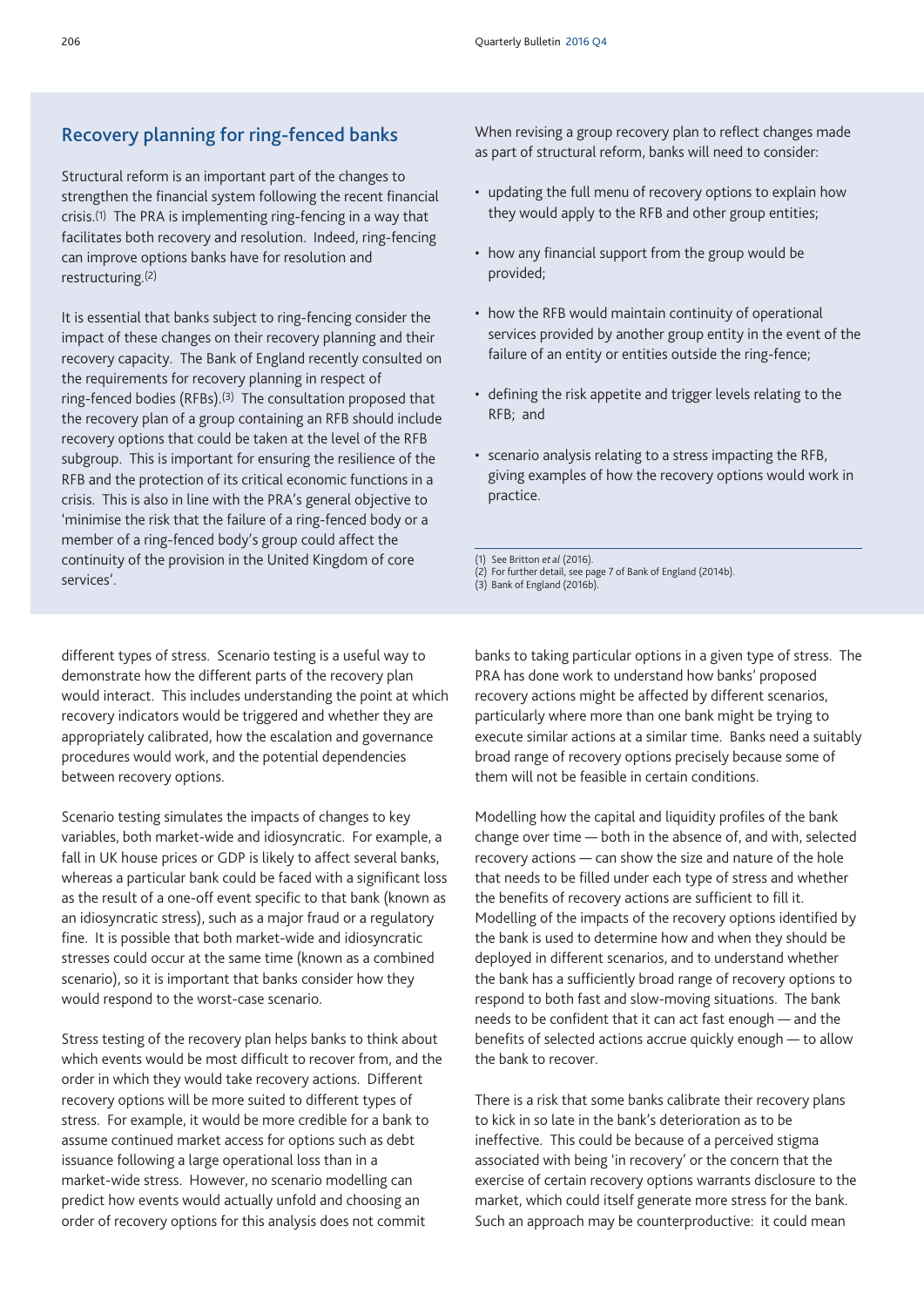that it would be too late to save the bank once the plan is invoked.

Ultimately, scenario analysis should show what the bank looks like after recovery, once the impacts of the recovery actions have been realised. This can help the bank to understand the depth of stress from which it could recover. This is not just about being able to realise sufficient financial benefits from available recovery options. In some cases the franchise and/or profitability of the business may be so damaged following the use of recovery actions that the remaining business is not viable. For example, if a bank has to sell off a major business which brings in a significant proportion of profits in order to survive it is questionable whether the remaining franchise and business model is sustainable. This might suggest that this recovery option is not credible.

While scenario testing is focused on the theory of implementing the recovery plan, 'fire drills' are one way for banks to test how it might work in practice, particularly for fast-moving crisis situations. It is one thing to document procedures and operations but quite another for a bank to prove that it can get the right people in the same room in a short enough time to take appropriate decisions and devise a credible strategy to get the bank out of trouble. The PRA has started to encourage banks to conduct 'live' simulation exercises on their recovery plans, acting out key parts of it to identify problems and improve their plans under different scenarios. Fire drills can help demonstrate that a recovery plan would be usable in practice.

Banks that have conducted fire drills have found them useful for understanding the practicalities of implementing recovery options, the calibration of early warning indicators and the unexpected obstacles to successful recovery. A recovery plan is likely to be much more credible if it includes a report on lessons learnt from a fire drill exercise and how the bank is addressing any problems identified.

The iterative process of testing and updating a recovery plan is illustrated in the following figure.

Figure 2 Iterating a recovery plan through review and testing



# Recovery planning as part of the PRA's supervisory approach

## How does the PRA assess whether banks have a credible recovery strategy?

The PRA conducts detailed assessments of banks' recovery plans and provides feedback. The PRA assesses the credibility of a number of factors when assessing the overall plan; the approach is detailed in the box on page 208. Particular focus is placed on whether the bank is likely to use its plan in a stress as opposed to just treating it as a document to comply with regulations. In this respect, the PRA looks for evidence of engagement from the bank's senior management and board in designing, challenging and testing the plan, and whether the plan has been structured as a usable document. Banks must own their recovery plans and reflect advances in best practice. It is in their own interests to have a credible plan and avoid being placed into resolution during, or following, a stress.

Plans are not assessed in isolation: the PRA looks across the industry to understand and compare how all banks would react in a stress. This includes whether each bank's strategy makes sense compared to peers and whether all banks trying to take similar actions at the same time would cause problems. For example, if the first thing most banks would do in a market-wide stress would be to conduct an equity issuance, the PRA can compare the total proposed quantum of equity to that raised in the financial crisis and conduct analysis on the likely investor base. If all banks would be trying to issue significant quantities of equity to the same investor base then the PRA needs to make sure banks are not relying on this as their only recovery option.

Many UK banks regulated by the PRA operate around the world and the PRA regulates the UK operations of banks domiciled overseas; the PRA therefore works closely with international regulators when assessing the credibility of banks' recovery plans. It is important that the relevant regulators understand how a bank would recover from different types of stress, how this would affect operations in each jurisdiction and how actions would be co-ordinated across borders within a banking group.

Recovery planning is most effective where the board members and executives in a bank have engaged with the development of the plan and where the plan is owned by the most senior people in the organisation. If banks treat recovery planning as a compliance exercise then it has little value: while it must meet the regulations, above all the plan must give the bank the best possible chance of recovering when a stress hits. This means ensuring recovery planning is an integral part of risk management. If a plan is not a usable, credible document then the PRA cannot judge it to make the bank more resilient.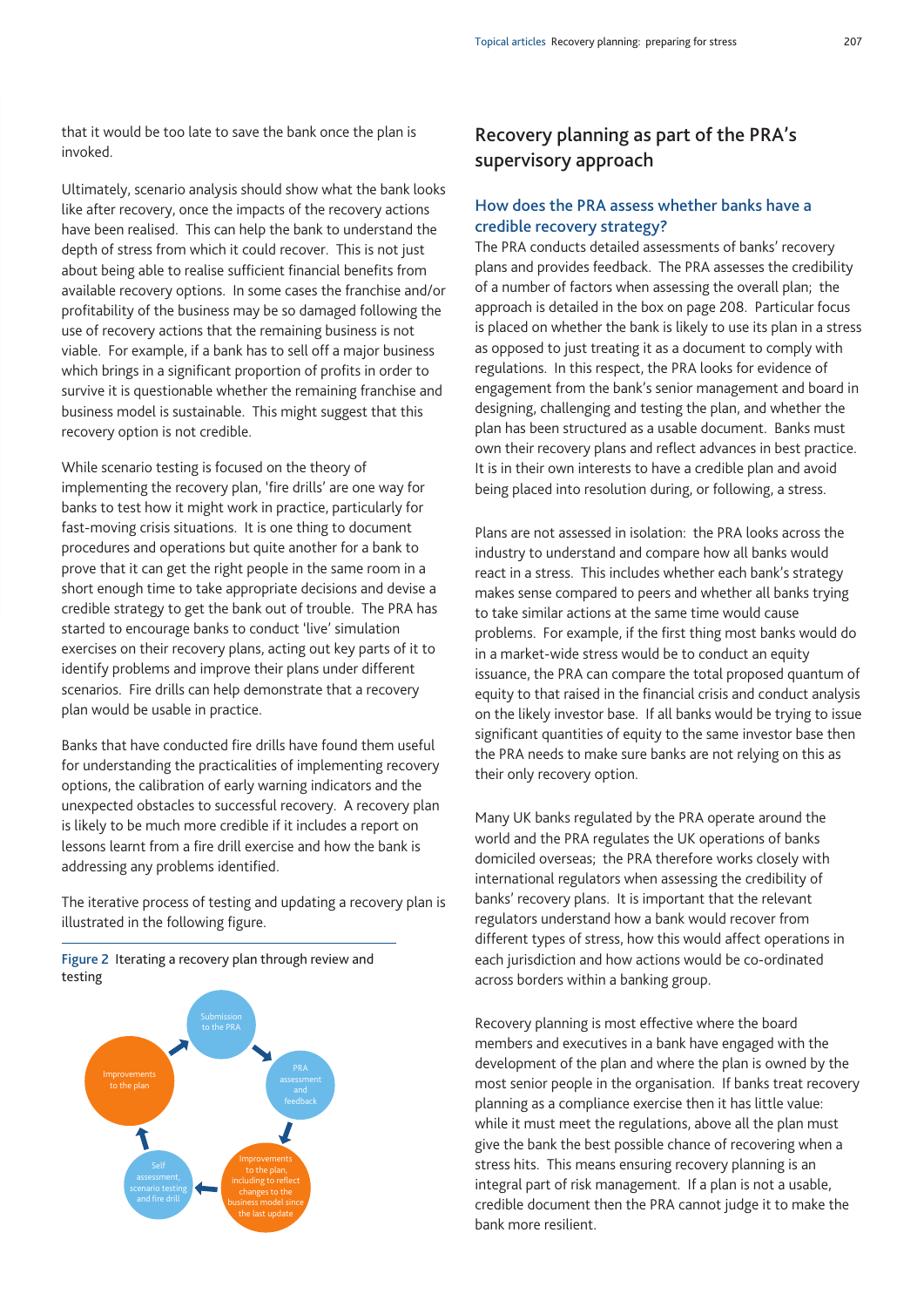# Recovery plan assessment: the PRA's key components for a credible recovery plan

The PRA's assessment of recovery plans reflects both the letter and the spirit of the BRRD and the associated requirements. The following aspects are those on which the PRA focuses when assessing a recovery plan. These factors are informed by observations of good practice, the relevant legislation and supervisory requirements and benchmarking of a large number of banks' recovery plans.

However, the different components of a recovery plan are not considered in isolation; it is the credibility of a bank's recovery strategy as a whole which matters and whether the plan would be usable and useful in a stress. A detailed qualitative and quantitative assessment of a recovery plan informs an overall view of the credibility and quality of banks' submissions and they are then compared on a consistent basis.

A cross-bank thematic review of recovery plans is important for understanding the recovery capacity of the sector as a

whole, as well as potential problems banks could face in a market-wide stress. The PRA benefits from seeing all banks' plans to help banks identify potential issues with proposed strategies where they might be affected by the types of actions being taken by other banks in the industry. Communication on these issues would be general and provided to all banks in a peer group to ensure no individual banks are favoured or identifiable.

The PRA's work informs specific feedback to each bank which is designed to focus their attention on the aspects which need further work.

This approach has encouraged an increasing number of banks to provide a self-assessment of their plans to the PRA at the time of submission, including findings of a review by their internal audit and risk functions. This can pre-empt the PRA's feedback and can demonstrate they have a well-considered plan for making further improvements. It also helps to provide some reassurance that the bank is taking the need for producing a credible recovery plan (and improving existing procedures) seriously.

| Components of a credible recovery plan                                                                                                                                                                                                                                                                                                                                                                                                      |                                                                                                                                                                                                                                                                                            |                                                                                                                                                                                                                                                                                                                                                           |  |
|---------------------------------------------------------------------------------------------------------------------------------------------------------------------------------------------------------------------------------------------------------------------------------------------------------------------------------------------------------------------------------------------------------------------------------------------|--------------------------------------------------------------------------------------------------------------------------------------------------------------------------------------------------------------------------------------------------------------------------------------------|-----------------------------------------------------------------------------------------------------------------------------------------------------------------------------------------------------------------------------------------------------------------------------------------------------------------------------------------------------------|--|
| <b>Recovery options</b><br>1.<br>Choice and sufficient range of actions<br>suitable for the business model and<br>structure of the bank.<br>Credible timelines to realise benefits.<br>Credible quantification of actions.<br>Dependencies are adequately considered.                                                                                                                                                                       | 2 Indicators<br>Choice and range of indicators is suitable<br>for the business.<br>Adequate integration of indicators within<br>the plan and with the wider risk<br>management framework.<br>Suitable calibration of indicators.                                                           | 3 Scenarios<br>Scenarios relevant and sufficiently severe.<br>Clear integration of scenarios with the<br>rest of the plan in order to adequately<br>test the plan.<br>Appropriate choice and order of recovery<br>actions in scenarios.<br>Capital and liquidity impacts considered<br>against a timeline.                                                |  |
| 4 Integration and governance<br>Clear governance for approving the plan<br>and for invoking it.<br>Plan is integrated with the risk<br>management framework.<br>Plan is consistent with other regulatory<br>documents (eg capital assessment,<br>contingency funding plan, stress-test<br>submissions) and the implications of the<br>plan for resolvability are considered.<br>Group and subsidiary plans are<br>appropriately integrated. | 5 Usability and structure<br>• Format and structure of plan make it<br>usable and effective in a stress. For<br>example, includes a succinct 'playbook'<br>that sets out how to respond and form a<br>strategy on day one.<br>Fire drill used to test and improve the<br>plan's usability. | Credible communication and disclosure<br>6<br>plan.<br>7 Preparatory measures considered and<br>credible.<br>Suitable description of business model<br>8<br>and strategy.<br>9 Adequate identification of core business<br>lines and critical functions.<br>10 Appropriate mapping of core business<br>lines and critical functions to legal<br>entities. |  |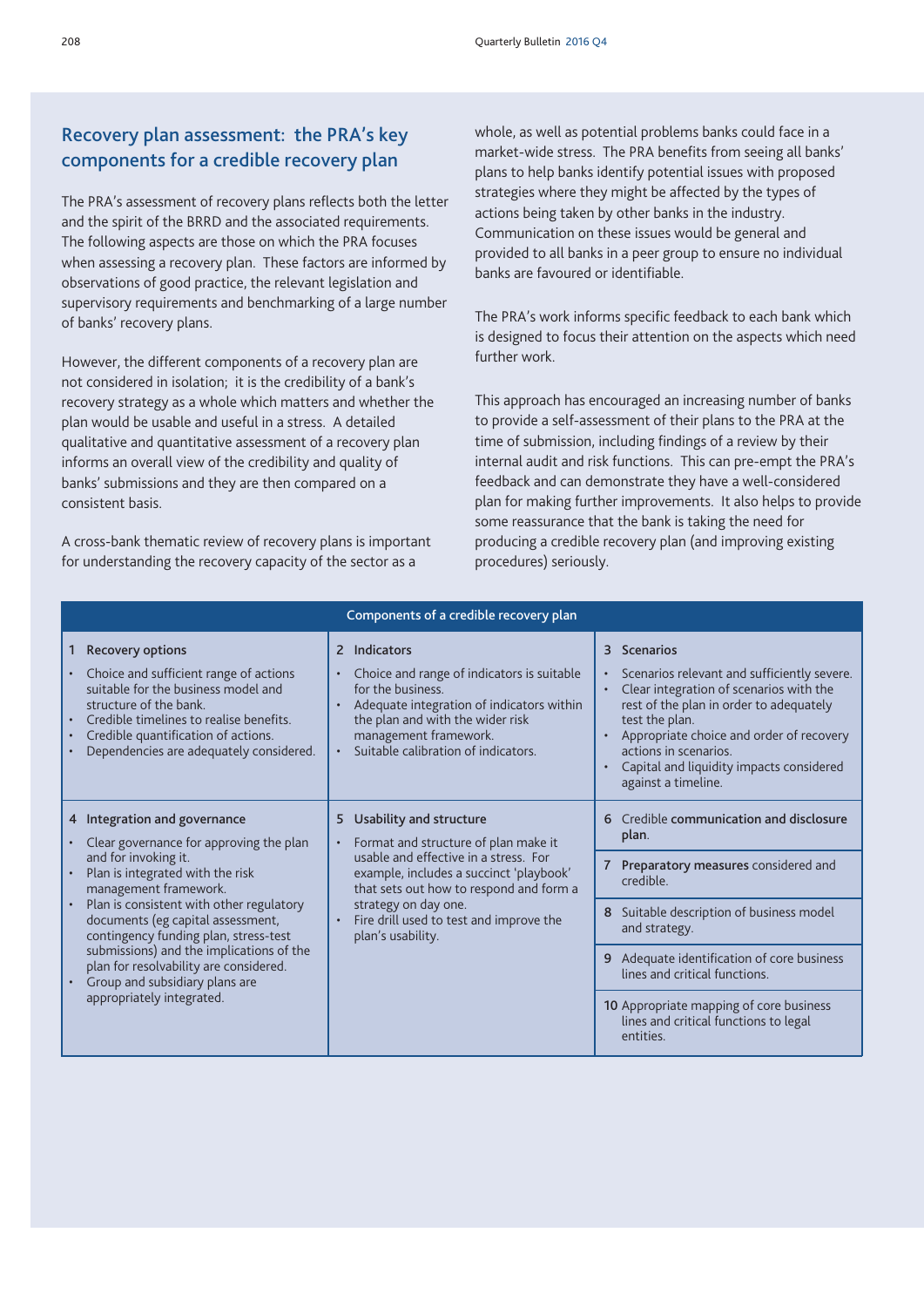As banks work through their recovery options and seek to improve their recovery plans there is a growing focus on the preparatory measures that can be taken to make recovery options more credible. Some of the work that would be needed to execute a recovery action — such as an equity issuance, a business disposal or use of the Bank of England's liquidity facilities — can be carried out in advance as part of contingency planning. Banks are working to smooth the path of executing actions by laying the groundwork now. This can mean drafting press releases needed for particular actions, prepositioning collateral at the Bank of England so that it can be quickly drawn against when needed, or ensuring legal documentation and robust valuation methodologies are in place for potential disposal options.

For banks which have well-developed and credible recovery plans, the plans must be continuously updated and tested. While banks are required to update their plans at least annually, in reality a plan needs to reflect changes in the business model, operating environment and the financial position of the bank. Given the amount of structural and strategic change taking place in the banking sector it is vital that banks' recovery plans are not just left on a shelf; they must be a 'living document' in order to be relevant when they are needed.

The PRA is taking steps to further embed recovery planning into the supervisory strategy. For example, by strengthening the links with stress testing and engaging the most senior people at banks — both board and executives — on issues related to recovery planning to ensure recovery planning remains an integral part of strategic planning and risk management. This reflects the importance the PRA places on recovery planning.

## What happens if a bank's plan is not judged to be credible?

Having a credible recovery plan is an important part of a bank's resilience. Recovery planning is therefore closely linked to other regimes such as capital and liquidity planning. In the PRA's assessment of a bank, the quality of the recovery plan is explicitly considered as part of the assessment of the bank's financial resilience and its risk management and controls. This assessment informs the supervisory strategy for the bank.

The PRA has a range of actions it can take to address deficiencies in recovery planning and the risks to a bank's resilience and viability. For example, it can:

- require resubmission of a revised recovery plan within two months;
- impose higher capital and liquidity requirements on the bank to compensate for the lower resilience of the bank to stress;
- require the bank to de-risk, for example by reducing its business volumes in particular areas or by asset sales;
- require the bank to review its business strategy;
- require the bank to review its structure;
- remove (or vary) some of the bank's permissions; and
- place conditions on the approval of the senior manager accountable for recovery planning (under the Senior Managers Regime).

## Conclusions

Effective recovery planning by banks is fundamental to their safety and soundness. It complements the other post-crisis reforms in reducing the probability that a bank will fail.

Much work has been done to develop and improve recovery plans over the past few years, using lessons learned during and following the recent financial crisis. Banks find the process of recovery planning increasingly useful for strategic decisions and embedding a coherent risk management framework throughout the bank.

But the work is not yet complete, and the PRA is focused on ensuring banks produce credible plans that are implementable in a stress — plans that would actually be used — as well as ensuring banks make progress on their recovery capacities and identifying vulnerabilities.